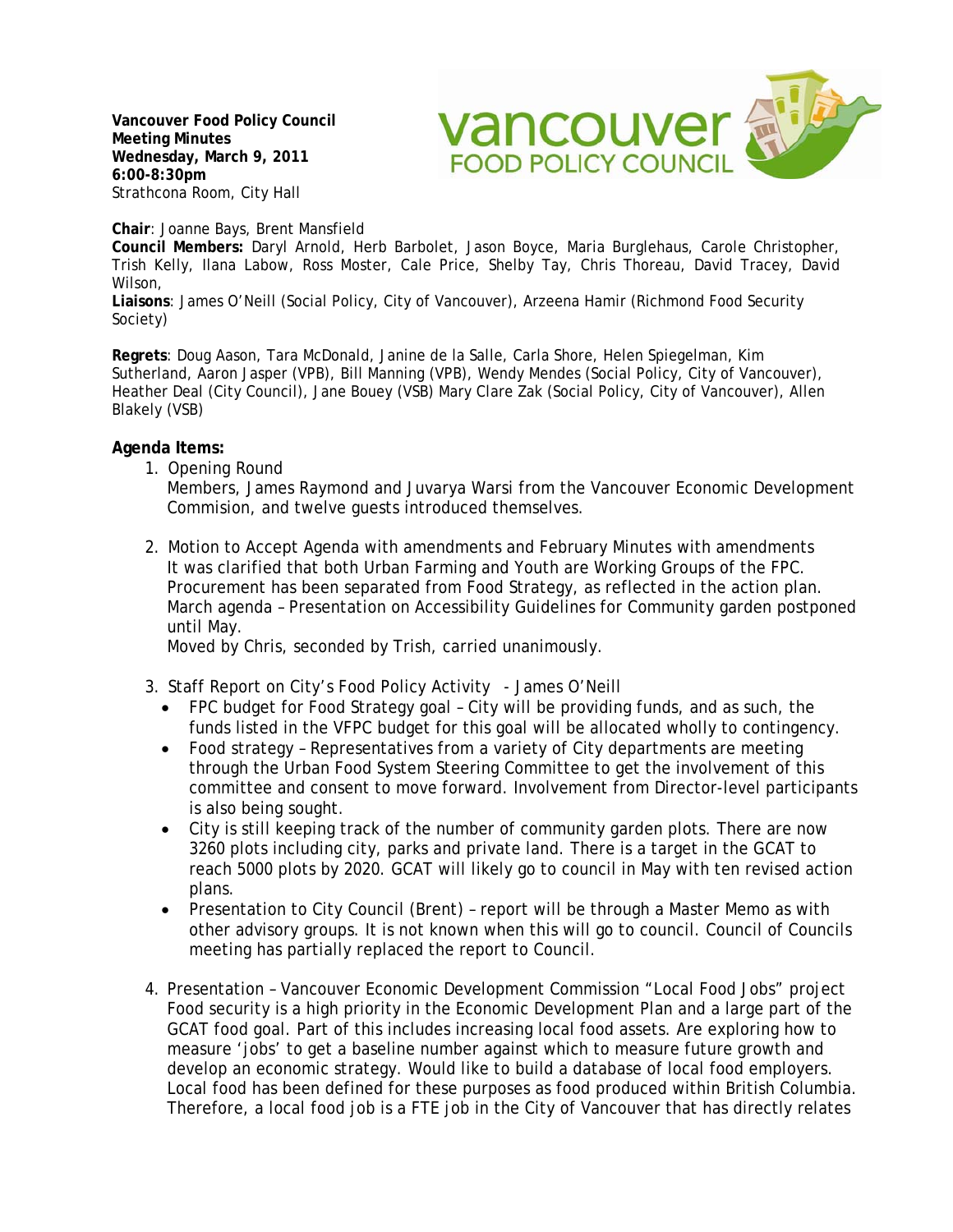to local food (including food produced for export). Will use both quantitative and qualitative methods to determine. Members are encouraged to send suggestions for organizations or individuals to be included in database, as well as relevant data sets. See attached powerpoint for details of this presentation Discussion -

Definition of FTE is based on hours rather than money earned per hour. It was noted that urban farming has no 'industry code' yet. A classification is being explored for a City of Vancouver business licenses. The definition of FTE is scaled based on the percentage of work related directly to local food. It was noted that information be gathered on the rate of pay to be able to compare the value of jobs. The methodology will be developed as a model for other cities to use. There was a question about including only food produced in BC vs food both produced and consumed in BC in the context of resiliency of the food system. An effort will be made to remove the exports from the dataset, however limitations are inevitable and will be noted.

- 5. Presentation Seniors Advisory and Persons with Disabilities Advisory Committees Community Garden Guidelines: Q and A, Resolution to support? *Tabled until May meeting.*
- 6. Work Plan and Budget *Updates from Working Groups* Some groups have requested extra support. Updated plan distributed.
	- a) Food Strategy Brent work with and support food strategy. Apr-Jun will ramp up, followed by public consultations involving stakeholders.
	- b) Food Waste Trish work of this group will be worked into Neighbourhood Food Networks work. Recent event with Village Vancouver on neighbourhood waste attracted 60-70 members. Helen is transcribing notes. Ilana will join group.
	- c) Neighbourhood Food Networks Trish will meet next week and consider changing name to reflect food assets. Will host 4 neighbourhood-level meetings and 2 citywide forums. Will meet next week to discuss timing of citywide events. May event can feed into Food Strategy, and to discuss budget. Maria, Zsuzsi and Howard have joined this group. Aaron will involve group in strategic planning and be involved in May event.
	- d) Food Resiliency Ross creating plan for Vancouver using Transition Town backcasting model. Will hold a couple open spaces and consult with other working groups. Carole and Arzeena have joined group.
	- e) Food Secure Vancouver Brent gave background on the project. Are very close to releasing the report and website. Goal is to integrate with FPC initiatives and those in the City, to track data, as well as exploring further partnerships. FPC will be able to preview website soon.
	- f) Youth Engagement Ilana is hoping to build on connections with youth to build interest in action towards a Youth Food Policy Council. She is hoping to meet with core group in the spring, and then follow through until larger meeting in the fall will develop a realistic timeline. Group is looking for new members.
	- g) Urban Farming Chris sent out podcast update. Urban Farming census is current focus. Are also hoping to develop website and form an official society. Currently working under Building Opportunities for Business but soon will no longer be possible. Exploring Organic Urban certification. Have met with City around policy and will explore precedents in other cities to catalyze policies here. Still have some grants pending and looking to more regular meetings. David and Arzeena will join.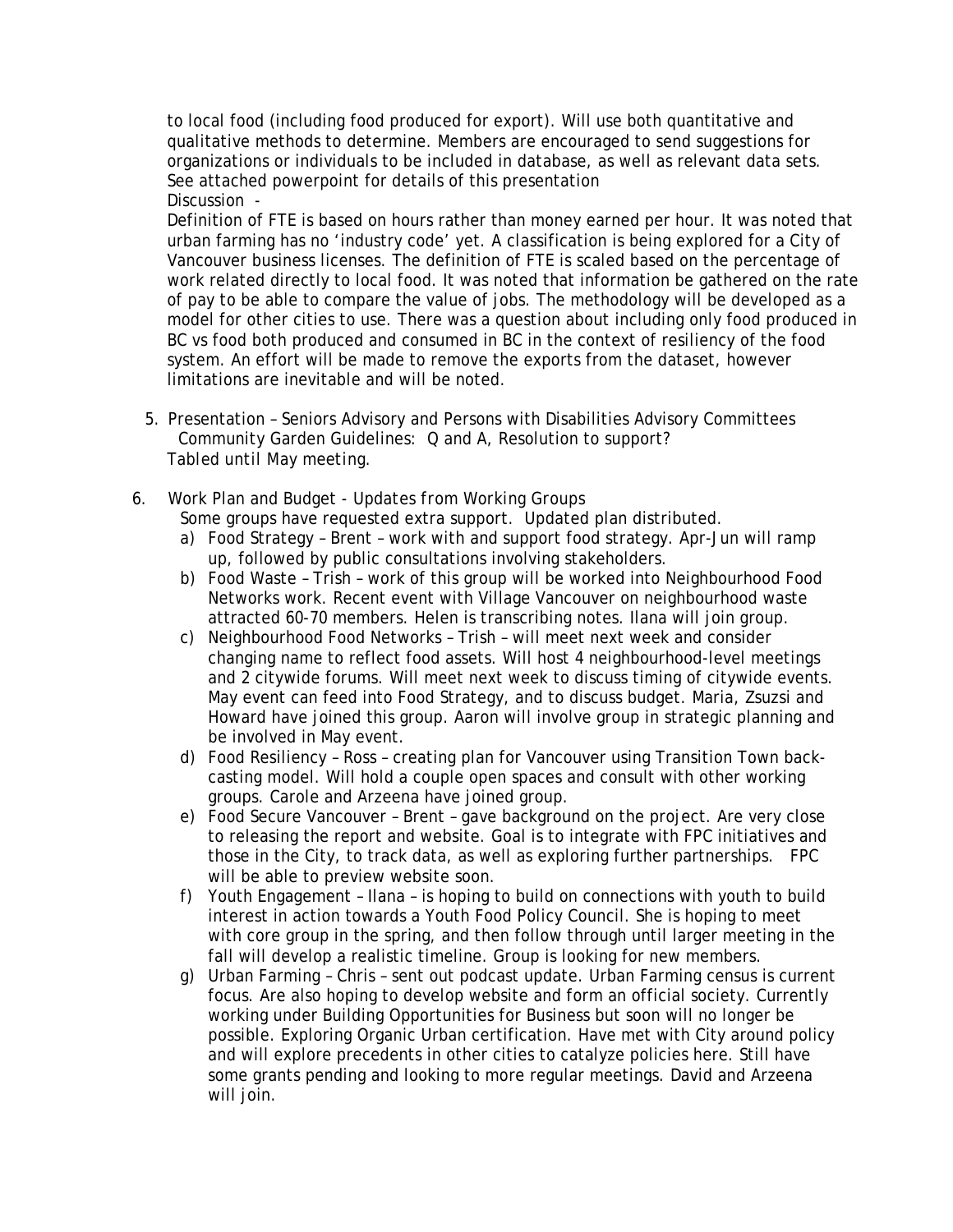h) Local Food Procurement/Local Foods in Institutions – Brent – group is advising development of local food procurement policy in Social Policy, thinking strategically in participation and operations with other partners. Practices and research-related information on the impact on health, climate change, etc.

Dave Wilson has joined the group. Fair Trade Vancouver is also interested in joining group.

Joanne is interested in expanding the scope of the local food procurement group to include other efforts to get local foods in public institutions. In Vancouver we are growing capacity to produce, process and distribute local foods (community gardening, urban farming, a food hub, local foods on street carts) AND at the same time we are redesigning institutional policy and systems to that they are able to embrace local foods (farm to school, farm to hospital, farm to university, farm to community programs). Local food procurement policy is an important way to link this activity. Are there other ways to link activity to heap more local foods into plates in public places?

Announcements - events underway that can further the local foods in institutions agenda:

A fall "Farm to You" conference is in development. This conference will explore, strengthen and celebrate an array of activity underway to get local foods into public places. Stay tuned.

School Food Revolution: A recipe for change March 15, 2011 (poster attached)

Food Train to the Neighbourhood to Nation Food Policy Conference in Portland May 19 -21 (poster attached)

If anyone is interested in working with Joanne on this broader "local foods in institutions" agenda, please contact her at joannebays@gmail.com

## **Discussion**

Meet your Maker and Farm to You are different in that there will be more focus on getting local foods into *institutions* (schools, hospitals, community centres…). Programs, policy, research and promotional activities will be profiled.

Meet you Maker will happen next Monday.

7. A Proposal and Discussion of the Shape/Location of Future Meetings Regarding format, it was suggested that administrative business come first (6pm-7pm), followed by presentations and other engaging education towards the end of the meeting.

Given higher attendance recently, a new room is being sought but opportunities seem sparse. Suggestions are welcome. City Hall has advantage of being accessible for Councilor Deal's attendance, as well as accessible to public transit. There was a suggestion to explore Mount Pleasant Community Centre and Park Board spaces. Ross to make inquiries with Langara College and community centres for possibly rotating meetings in different neighbourhoods. FPC also needs to consider how to best